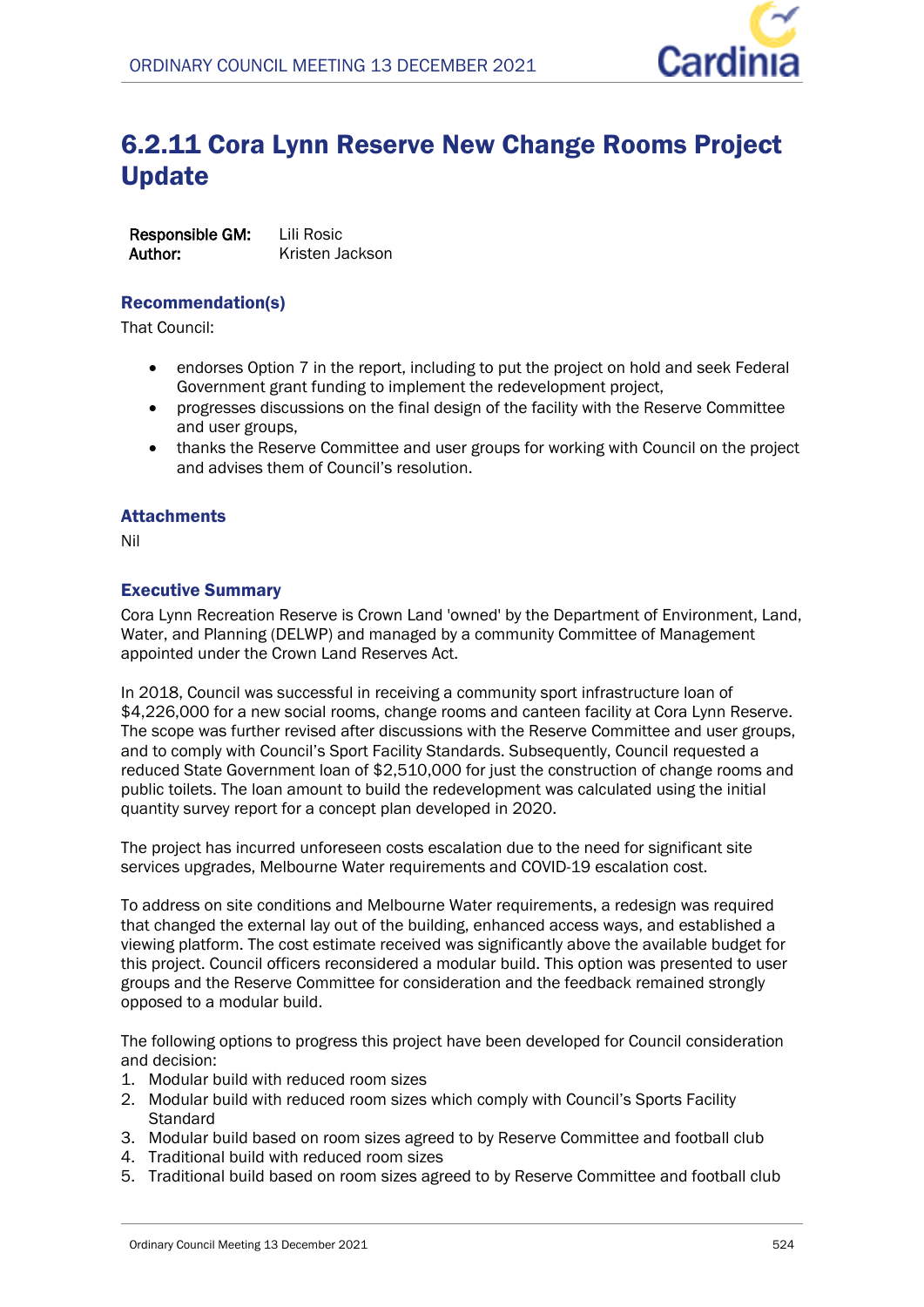

- 6. Traditional build with agreed room sizes with public toilets as a separable portion
- 7. Put the project on hold and seek Federal grant funding to implement the agreed project.

All options are likely to be greater than the state government loan amount for this project of \$2,510,000. Option 1 is estimated to be the closest to the loan amount.

It is recommended that Council endorse option 7 to put the project on hold and seek Federal Government grant funding to implement the project with agreed room sizes. The Reserve Committee and Cora Lynn Football Club do not support the use of modular construction or reduced room sizes. Council is unable to complete any improvements at Cora Lynn Reserve without the approval of the Reserve Committee of Management and DELWP.

### **Background**

Cora Lynn Recreation Reserve is Crown Land 'owned' by the Department of Environment, Land, Water, and Planning (DELWP) and managed by a community Committee of Management appointed under the Crown Land Reserves Act. Any improvements or works within Cora Lynn Reserve requires the approval of the Committee of Management and DELWP.

Cora Lynn Reserve is currently used by the Cora Lynn Football Club, Cora Lynn Netball Club and Cora Lynn Show Jumping Club.

There are three separate buildings at Cora Lynn Reserve which provide the function of social rooms, change rooms for users of the oval and canteen facilities. The need to upgrade the existing change rooms was identified in 2017 and funding for design allocated to Council's capital works program. Initial discussion with the Reserve Committee and user groups commenced in early 2018.

In late 2018, Council was successful in receiving a community sport infrastructure loan of \$4,226,000 for the new pavilion project which would see the removal of all three buildings into one new development.

Council resolved in December 2018 to remove the social room from the project. After further consultation with user groups and the Reserve committee, the canteen was removed from the scope of the project, as the size was not in accordance with Council's Sport Facility Standards Policy of 30m2.

In late 2019, the idea of using modular construction was suggested to the Reserve Committee and user groups. The Reserve Committee of Management and user groups were opposed to a modular build construction method.

Upon revision of the concept plan a new estimate was completed, which outlined a \$2,510,000 traditional build cost. This report was used to apply for a variation to reduce the loan amount and was approved in September 2020. The process took 12 months as Ministerial approval was required.

The original estimated project costs have escalated due to the following:

- many of the services within the reserve not having been upgraded since the original buildings were established. Stormwater, mains sewer, water, gas, and power supplies are all in need of substantial upgrading beyond the current provision to meet the demands of the new facility and to meet demand for future developments to any buildings or assets within the reserve.
- Covid-19 have seen shortages and increased material costs across Melbourne. Skilled labour demands have also increased project construction costs due to the increase in domestic construction.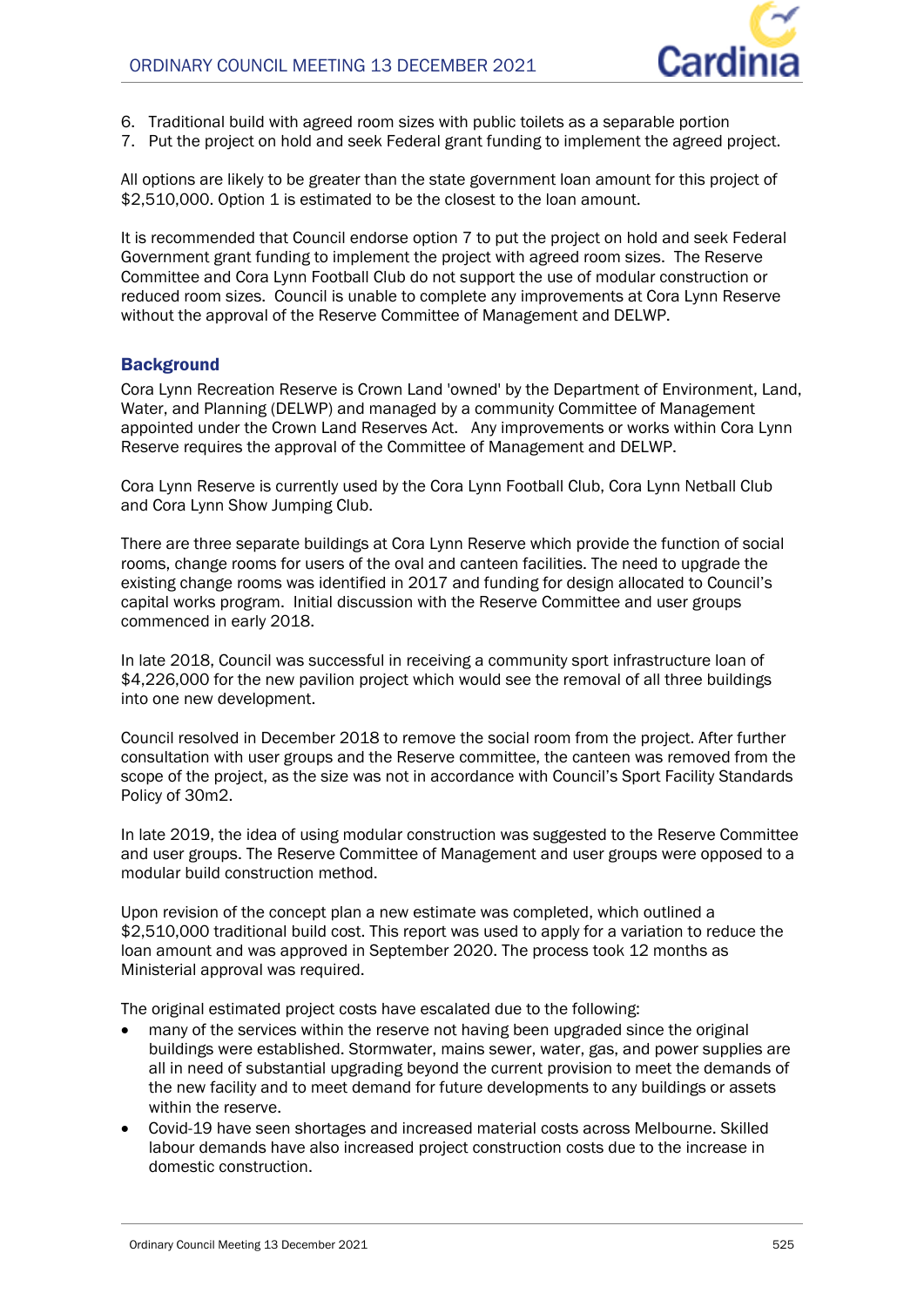

 Melbourne Water as the referral authority identifying the need to raise the floor level 500mm and restrictions on importing site fill.

A redesign to the exterior surroundings was then completed with two options of varying access paths/stairs and viewing platforms presented to the Reserve Committee and User groups for their feedback and approval. The cost estimate increased primarily due to the need to raise the floor level to comply with Melbourne Water's requirements and to incorporate the project contingency costs.

Given the cost, Council Officers have investigated and reassessed the cost and build benefits of a modular build.

In subsequent emails, both the Reserve Committee and user groups reiterated their opposition for a modular build and requested a standalone timekeeper's box remain due to sightlines of the oval.

Given the project cost was greater than the loan amount, Council officers further explored opportunities to bring the project back within the available State loan value. This included reviewing the spaces allocated within the proposed change rooms and the size of each room. Consultation with both Sport and Recreation Victoria and AFL Victoria was undertaken as part of these investigations.

Both the Cora Lynn Reserve Committee of Management and Cora Lynn Football Club have recently reiterated that they do not support the use of modular construction for the new change rooms facility.

The following options have been developed to progress this project:

- 1. Modular build with reduced room sizes
- 2. Modular build with reduced room sizes which comply with Council's Sports Facility **Standard**
- 3. Modular build based on room sizes agreed to by Reserve Committee and football club
- 4. Traditional build with reduced room sizes
- 5. Traditional build based on room sizes agreed to by Reserve Committee and football club
- 6. Traditional build with agreed room sizes with public toilets as a separable portion
- 7. Put the project on hold and seek Federal grant funding to implement the agreed project.

The table below summarises the advantages and disadvantages of each option:

| <b>NO</b>      | <b>OPTION</b>                                                                                | <b>ADVANTAGE</b>                                                                             | <b>DISADVANTAGE</b>                                                                                          |
|----------------|----------------------------------------------------------------------------------------------|----------------------------------------------------------------------------------------------|--------------------------------------------------------------------------------------------------------------|
| 1              | Modular with reduced<br>room sizes                                                           | Least expensive option and<br>likely to be closest to<br>available project budget.           | Reserve Committee and<br>Football Club don't<br>support.                                                     |
| $\mathfrak{D}$ | Modular with reduced<br>room sizes which<br>comply with Council's<br>sport facility standard | Likely to be second least<br>expensive option and does<br>comply with Council's<br>standard. | Reserve Committee and<br>Football Club don't<br>support.                                                     |
| 3              | Modular build with<br>agreed room sizes                                                      | Reflects the room sizes<br>desired by reserve committee<br>and football club                 | Reserve Committee and<br>Football Club don't<br>support.<br>Not likely to be within the<br>available budget. |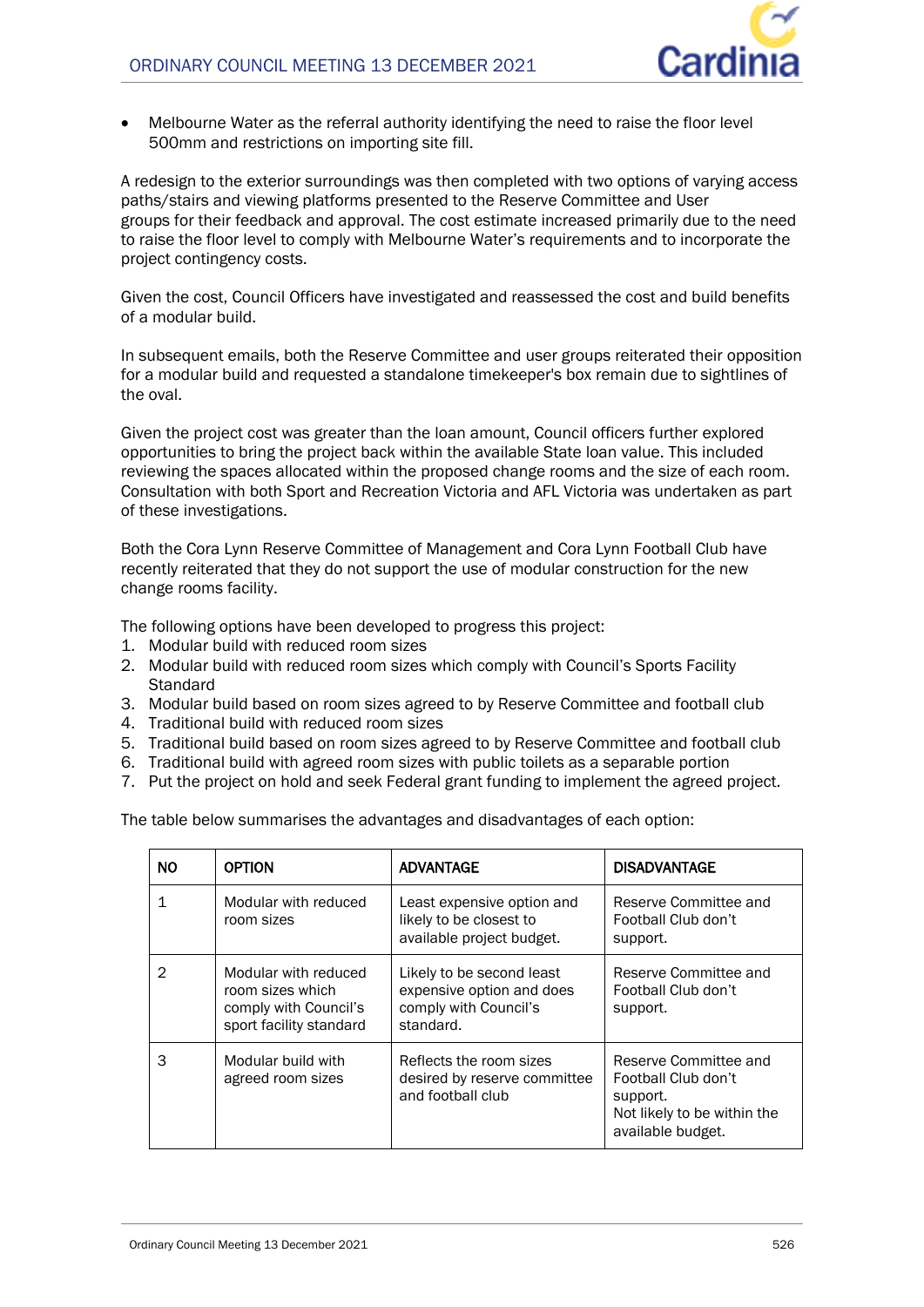

| 4              | Traditional build with<br>reduced rooms sizes                                                    | Reduced cost from agreed<br>rooms sizes.<br>Reserve committee and<br>football club want traditional<br>build                                                                            | Some rooms do not comply<br>with Council's Sport Facility<br>Standard.<br>Not likely to be within the<br>available budget. |
|----------------|--------------------------------------------------------------------------------------------------|-----------------------------------------------------------------------------------------------------------------------------------------------------------------------------------------|----------------------------------------------------------------------------------------------------------------------------|
| 5              | Traditional build with<br>agreed rooms sizes                                                     | Reflects the room sizes<br>desired by reserve committee<br>and football club.<br>Reserve committee and<br>football club want traditional<br>build                                       | Most costly option and<br>likely to be significantly<br>over the available state<br>government loan.                       |
| 6              | Traditional build with<br>agreed rooms sizes with<br>public toilets as a<br>separable portion    | Reserve committee and<br>football club want traditional<br>build<br>There are other existing<br>public toilets within the<br>reserve.<br>Likely to reduced cost of<br>project slightly. | Likely to still be<br>significantly over available<br>project budget                                                       |
| $\overline{7}$ | Put project on hold and<br>seek federal<br>government funding to<br>implement agreed<br>project. | May allow the agreed scope<br>to be delivered.                                                                                                                                          | Will further delay the new<br>change rooms<br>construction.                                                                |

All options include a separate timekeeper's box.

A formal scope variation application will need to be made to Sport and Recreation Victoria to enable the project to move forward if an option different to the current approved scope is chosen. This would apply to options 1, 2, 4, 6 and 7.

It is recommended that Council endorse option 7 to put the project on hold and seek Federal Government grant funding to implement the development with agreed room sizes. This is as the Reserve Committee and Cora Lynn Football Club do not support the use of modular construction or reduced room sizes. Council is unable to any improvements at Cora Lynn Reserve without the approval of the Reserve Committee of Management and DELWP.

### Policy Implications

Council's Sport Facility Standards Policy (2019) provides the direction for new sporting facilities within Cardinia Shire.

Options 1 and 3 of reduced room sizes do not align with Councils Sport Facility Standards Policy (2019). In some areas, Council's standards may be slightly above AFL Victoria's, or include items that AFL Victoria has considered optional. For this reason, AFL Victoria have still supported the proposed room size changes.

Option 2 still has reduced room sizes compared to the sizes agreed to by the Reserve Committee and football club but complies with Council's Sport Facility Standards Policy.

Additional spectator coverage has been added however this is proposed to be funded by the Cora Lynn Recreation Reserve Committee of Management.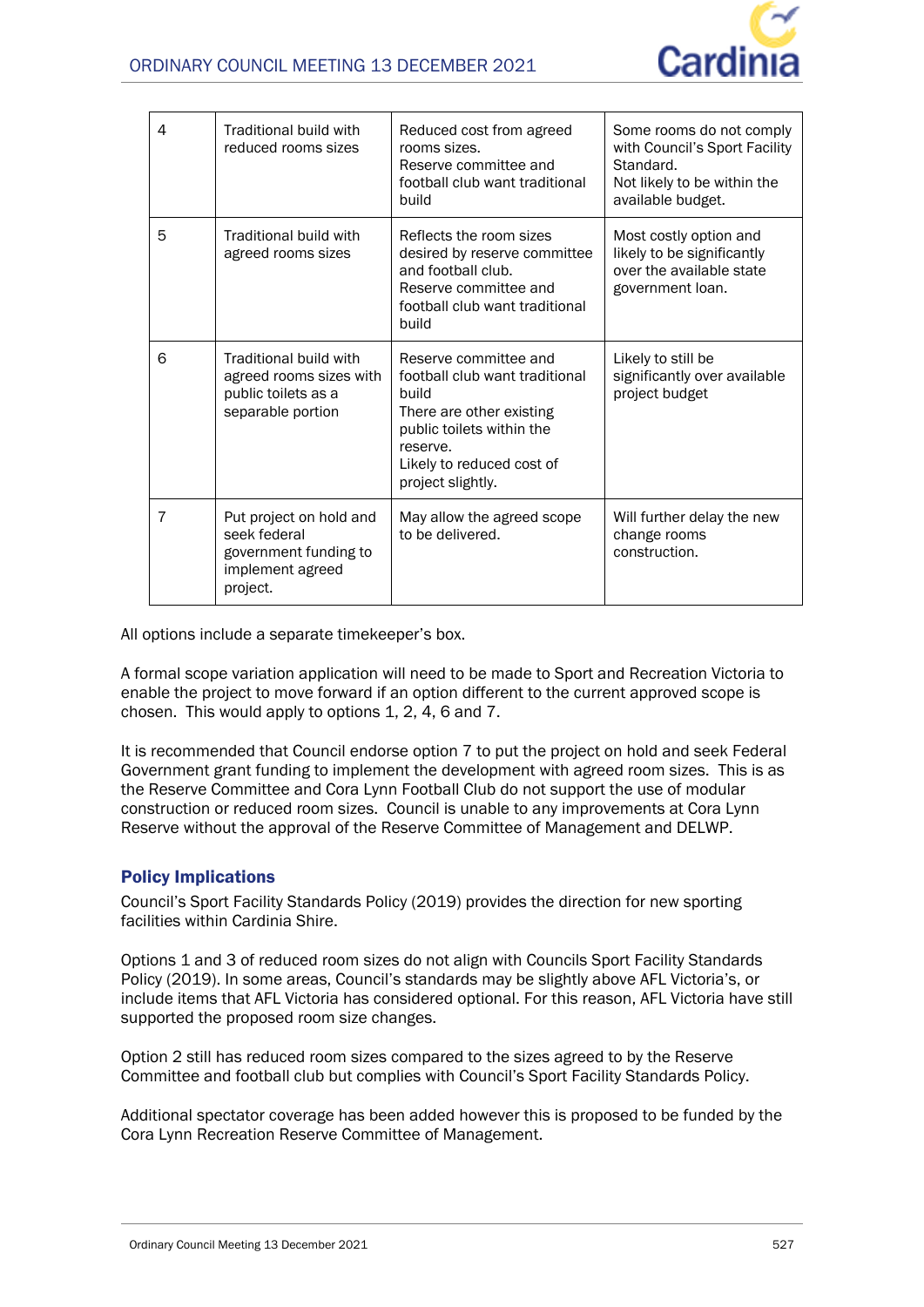

### Relevance to Council Plan

#### **2.1 We support the creation of liveable spaces and places**

2.1.1 Advocate, plan for and deliver accessible community infrastructure and services that address community need.

#### Climate Emergency Consideration

Not applicable.

#### Consultation/Communication

Consultation with the Cora Lynn Reserve Committee of Management and the reserve user groups regarding the proposed development of the new pavilion commenced in April 2018. Communication and consultation have been regular, and the Reserve Committee and reserve user groups have been involved throughout.

Initial discussions with DELWP as land owner have also been undertaken. DELWP has provided a letter of support for the construction of the new community pavilion as part of the state government loan application. Formal landowner consent by DELWP will be required once the detail design plans for the new change rooms pavilion are prepared.

Further consultation has been held with the Reserve Committee and Football Club. Both groups are opposed to a modular construction method for this project.

The Cora Lynn Football Club opposes the reduced rooms seizes of options 1 and 3 and the modular build. The Cora Lynn Reserve Committee of Management suggested an additional option of traditional build with the public toilets as a separable portion in the tender process.

Officers have met with AFL Victoria and the State Government who have provided in principle support of the changes to scope. Further consultation and approvals will be sought once a direction is received.

### Financial and Resource Implications

The approved revised state government loan amount is \$2,510,000 and will be drawn once tender has been approved.

It is expected the \$2,510,000 will be paid over 10 years with interest costs to be shared equally by Treasury at 1.5%. Estimated repayment will be \$2.606 million (Principal: \$2.51m, Interest: \$96k). Council has not yet signed any on-boarding documents with Treasury Victoria to draw down on this loan.

The conditions of the state government loan mean that Council is not eligible for any state government grant or other funding for the Cora Lynn Reserve change rooms project.

Based on more recent cost estimates of the current concept plan, the cost to build the proposed facility now significantly exceeds the available loan funding. It is proposed to hold further discussions with Sport and Recreation Victoria (state government) regarding this situation and the options going forward with the existing loan amount.

Cost increases are due to:

- Increased room sizes from 2020 scope;
- Increased Melbourne Water requirements; and
- Covid-19 cost escalations.